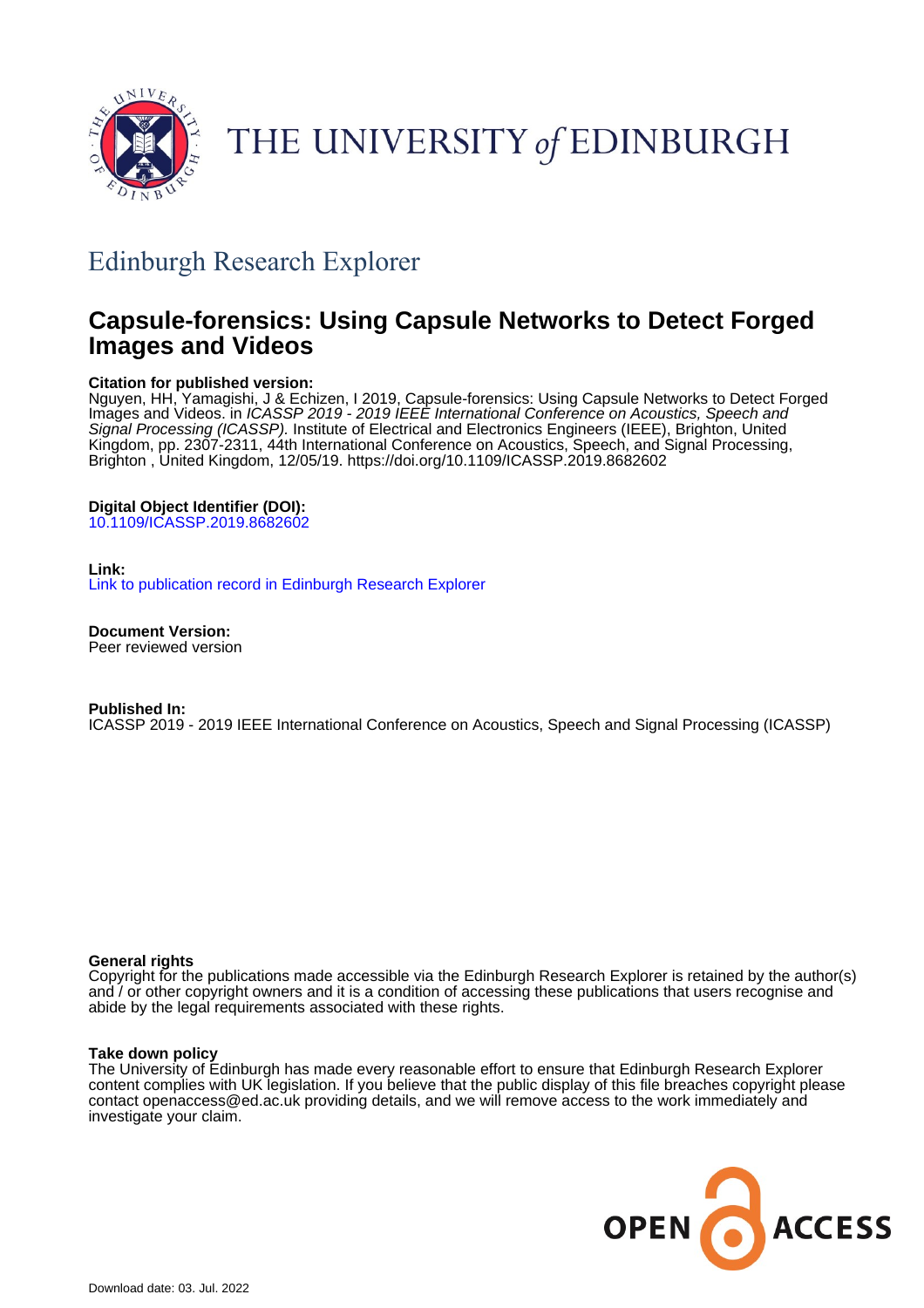## CAPSULE-FORENSICS: USING CAPSULE NETWORKS TO DETECT FORGED IMAGES AND VIDEOS

*Huy H. Nguyen*? *, Junichi Yamagishi*?†‡*, and Isao Echizen*?†

?SOKENDAI (The Graduate University for Advanced Studies), Kanagawa, Japan †National Institute of Informatics, Tokyo, Japan ‡The University of Edinburgh, Edinburgh, UK Email: {nhhuy, jyamagis, iechizen}@nii.ac.jp

## ABSTRACT

Recent advances in media generation techniques have made it easier for attackers to create forged images and videos. Stateof-the-art methods enable the real-time creation of a forged version of a single video obtained from a social network. Although numerous methods have been developed for detecting forged images and videos, they are generally targeted at certain domains and quickly become obsolete as new kinds of attacks appear. The method introduced in this paper uses a capsule network to detect various kinds of spoofs, from replay attacks using printed images or recorded videos to computergenerated videos using deep convolutional neural networks. It extends the application of capsule networks beyond their original intention to the solving of inverse graphics problems.

*Index Terms*— computer-generated video, replay attack, forgery detection, capsule network

#### 1. INTRODUCTION

Forged images and videos can be used to bypass facial authentication and to create fake news media. The quality of manipulated images and videos has seen significant improvement with the development of advanced network architectures and the use of large amounts of training data. This has dramatically simplified the creation of facial forgeries. Nowadays, the only thing needed to create a forged facial image is simply a short video of the target person  $[1, 2]$  $[1, 2]$  $[1, 2]$  or an ID photo [\[3,](#page-5-2) [4\]](#page-5-3). The techniques developed by Chung et al. [\[4\]](#page-5-3) and Suwajanakorn et al. [\[5\]](#page-5-4) can improve the ability of attackers to learn the mapping between speech and lip motion, enabling the creation of fully synthesized audio-video data for any person. In this age of social networks serving as major sources of information, fake news with manipulated multimedia can quickly spread and have significant effects. The deepfake phenomenon [\[6\]](#page-5-5) is a good example of this threat—any person with a personal computer can create videos incorporating the facial image of any celebrity by using a human image synthesis technique based on artificial intelligence.

Several countermeasures have been proposed to deal with manipulated images and videos. However, most of them are aimed at particular types of attacks. For example, local binary pattern (LBP)-based methods [\[7,](#page-5-6) [8\]](#page-5-7) are effective against replay attacks in which the attacker places a printed photo or displays a video on a screen in front of the camera. However, the eyes-focused method designed to detect a deepfake forgery [\[9\]](#page-5-8) can fail with the replay attack when the video displayed is of the actual target person. Other methods have more generalized ability; for instance, Fridrich and Kodovsky's method [\[10\]](#page-5-9) can be applied for both steganalysis and detecting facial reenactment videos. However, its performance on secondary tasks is limited in comparison with task-specific methods like that of Rossler et al. [\[11\]](#page-5-10). Moreover, while some methods can detect a single forged image [\[11,](#page-5-10) [12,](#page-5-11) [13\]](#page-5-12), others require video input [\[9\]](#page-5-8).

This paper presents a method that uses a capsule network to detect forged images and videos in a wide range of forgery scenarios, including replay attack detection and (both fully and partially) computer-generated image/video detection. This is pioneering work in the use of capsule networks [\[14,](#page-5-13) [15,](#page-5-14) [16\]](#page-5-15), which were originally designed for computer vision problems, to solve digital forensics problems. A comprehensive survey of state-of-the-art related work and intensive comparisons using four major datasets demonstrated the superior performance of the proposed method.

#### 2. RELATED WORK

In this section, we group forgery detection approaches into replay attack detection and computer-generated image/video detection on the basis of the features used and their target. Note that some approaches are two-fold while others are applicable only to certain types of attacks. We also provide some basic information about capsule networks and the dynamic routing algorithm that made this kind of network practical.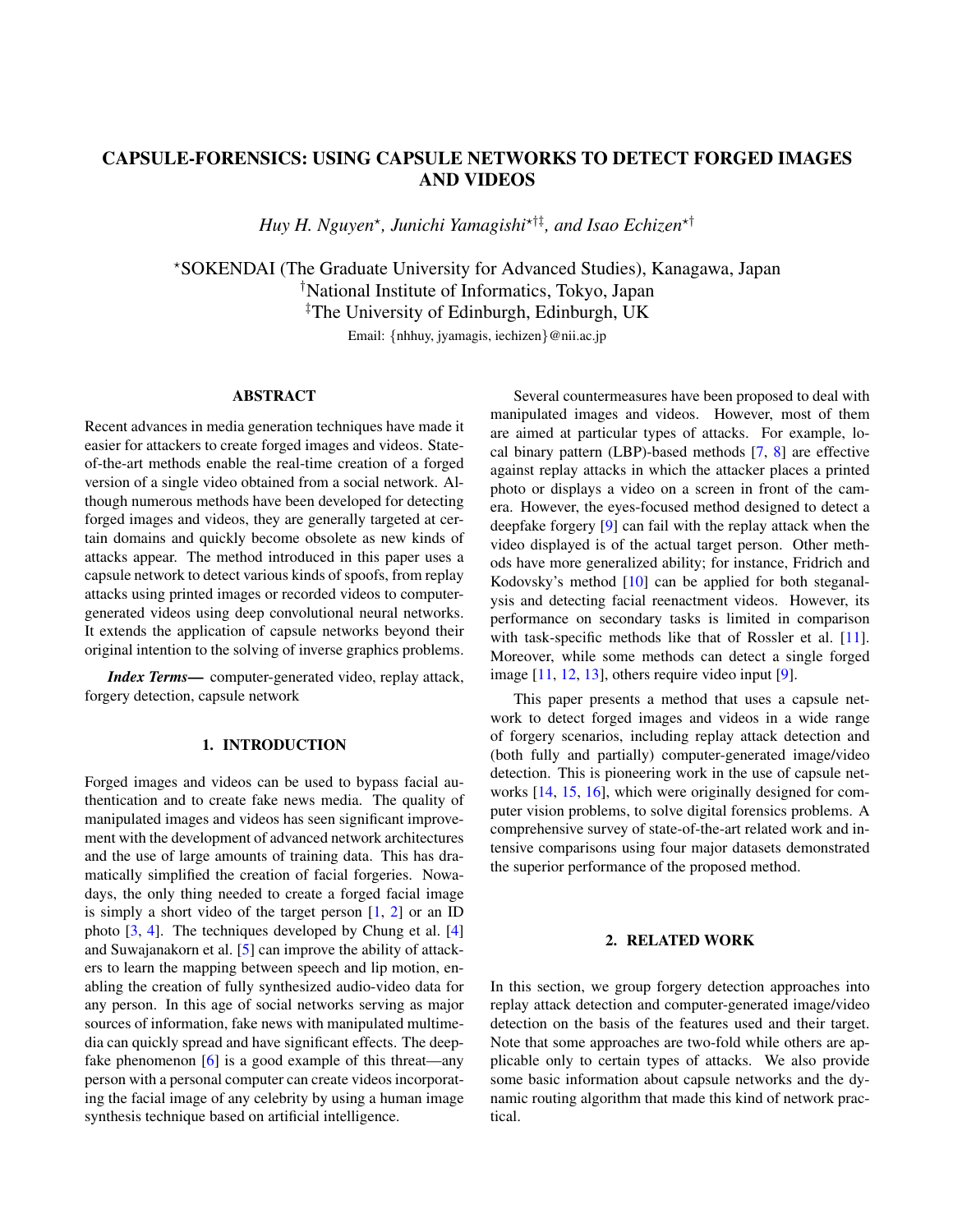#### 2.1. Replay Attack Detection

Prior to the current deep learning era, LBP methods were the primary defense against replay attacks [\[7,](#page-5-6) [8\]](#page-5-7). The method introduced by Kim et al. [\[17\]](#page-5-16), which is based on local patterns of the diffusion speed (local speed patterns), achieves higher accuracy than that of LBP-based methods. Now, with the introduction of deep learning, the ability to detect replay attacks has been greatly improved. The method of Yang et al. [\[18\]](#page-5-17) uses a support vector machine to classify features extracted by a pre-trained convolutional neural network (CNN). That of Menotti et al. [\[19\]](#page-5-18) uses a similar procedure but optimizes the filters in an available high-performance CNN architecture. The method of Alotaibi and Mahmood [\[20\]](#page-5-19) uses nonlinear diffusion based on an additive operator splitting scheme in their own CNN. The recently introduced method of Ito et al. [\[21\]](#page-5-20) leverages a pre-trained CNN and utilizes the whole image instead of only the extracted face region.

#### 2.2. Computer-Generated Image/Video Detection

There are several state-of-the-art methods for detecting images or videos generated by computer using, for example, a deepfake technique for face swapping [\[6\]](#page-5-5), the Face2Face method for facial reenactment [\[1\]](#page-5-0), or the deep video portraits technique [\[2\]](#page-5-1) for the purpose of forgery. Fridrich and Kodovsky [\[10\]](#page-5-9) proposed a hand-crafted-feature noise-based approach for steganalysis that can also be used for forgery detection. Cozzolino et al. [\[22\]](#page-5-21) implemented a CNN version of this approach. Raghavendra et al. [\[23\]](#page-5-22) described the special case of fine-tuning two available CNNs while Rossler et al. [\[11\]](#page-5-10) used only one CNN. Bayar and Stamm [\[24\]](#page-5-23), Rahmouni et al. [\[25\]](#page-5-24), Afchar et al. [\[13\]](#page-5-12), Quan et al. [\[26\]](#page-5-25), and Li et al. [\[9\]](#page-5-8) proposed their own networks. Li et al.'s network [\[9\]](#page-5-8), for example, is video based and uses temporal information to detect eye blinking. We used a hybrid approach [\[12\]](#page-5-11) incorporating part of a pre-trained VGG (Visual Geometry Group)-19 network [\[27\]](#page-5-26) and a proposed CNN. Zhou et al. [\[28\]](#page-5-27) proposed a two-stream network.

#### 2.3. Capsule Networks

Hinton et al. [\[14\]](#page-5-13) addressed the limitations of CNNs applied to inverse graphics tasks and laid the foundation for a more robust "capsule" architecture in 2011. However, this complex architecture could not be effectively implemented at the time due to the lack of an efficient algorithm and the limitations of computer hardware. Instead, easy-to-design easy-totrain CNNs became widely used. Now, with the introduction of the dynamic routing algorithm [\[15\]](#page-5-14) and the expectationmaximization routing algorithm [\[16\]](#page-5-15), capsule networks have been implemented with remarkable initial results. Two recent studies demonstrated that, with the agreement between capsules calculated by the dynamic routing algorithm, the hierarchical pose relationships between object parts can be well

described. This has improved the accuracy of vision tasks. Application of a capsule network to the forensics task, the focus of this paper, is a challenging problem. However, the agreement between capsules achieved by using the dynamic routing algorithm could boost detection performance on complex and nearly flawless forged images and videos.

#### 3. CAPSULE-FORENSICS

#### 3.1. Overview



<span id="page-2-0"></span>Fig. 1. Overview of proposed method.

The proposed method (Fig. [1\)](#page-2-0) works for both images and videos. For video input, the video is split into frames in the pre-processing phase. The classification results (posterior probabilities) are then acquired from the frames. The probabilities are averaged in the post-processing phase to get the final result. The remaining parts are constructed the same way as when the input is an image.

In the pre-processing phase, faces are detected and scaled to  $128 \times 128$ . Like we did in our previous work [\[12\]](#page-5-11), we use part of the VGG-19 network [\[27\]](#page-5-26) to extract the latent features, which are the inputs to the capsule network. Unlike we did in our previous work, we take the output of the third maxpooling layer instead of three outputs before the ReLU layers. We do this because we need to reduce the size of the inputs to the capsule network.

#### 3.2. Capsule Design



<span id="page-2-1"></span>Fig. 2. Overall design of capsule-forensics network.

The proposed network consists of three primary capsules and two output capsules, one for real and one for fake images (Fig. [2\)](#page-2-1). The latent features extracted by part of the VGG-19 network [\[27\]](#page-5-26) are the inputs, which are distributed to the three primary capsules (Fig. [3\)](#page-3-0). As in our previous work [\[12\]](#page-5-11), statistical pooling, which is important for forgery detection, is used. The outputs of the three capsules  $(\mathbf{u}_{j|i})$  are dynamically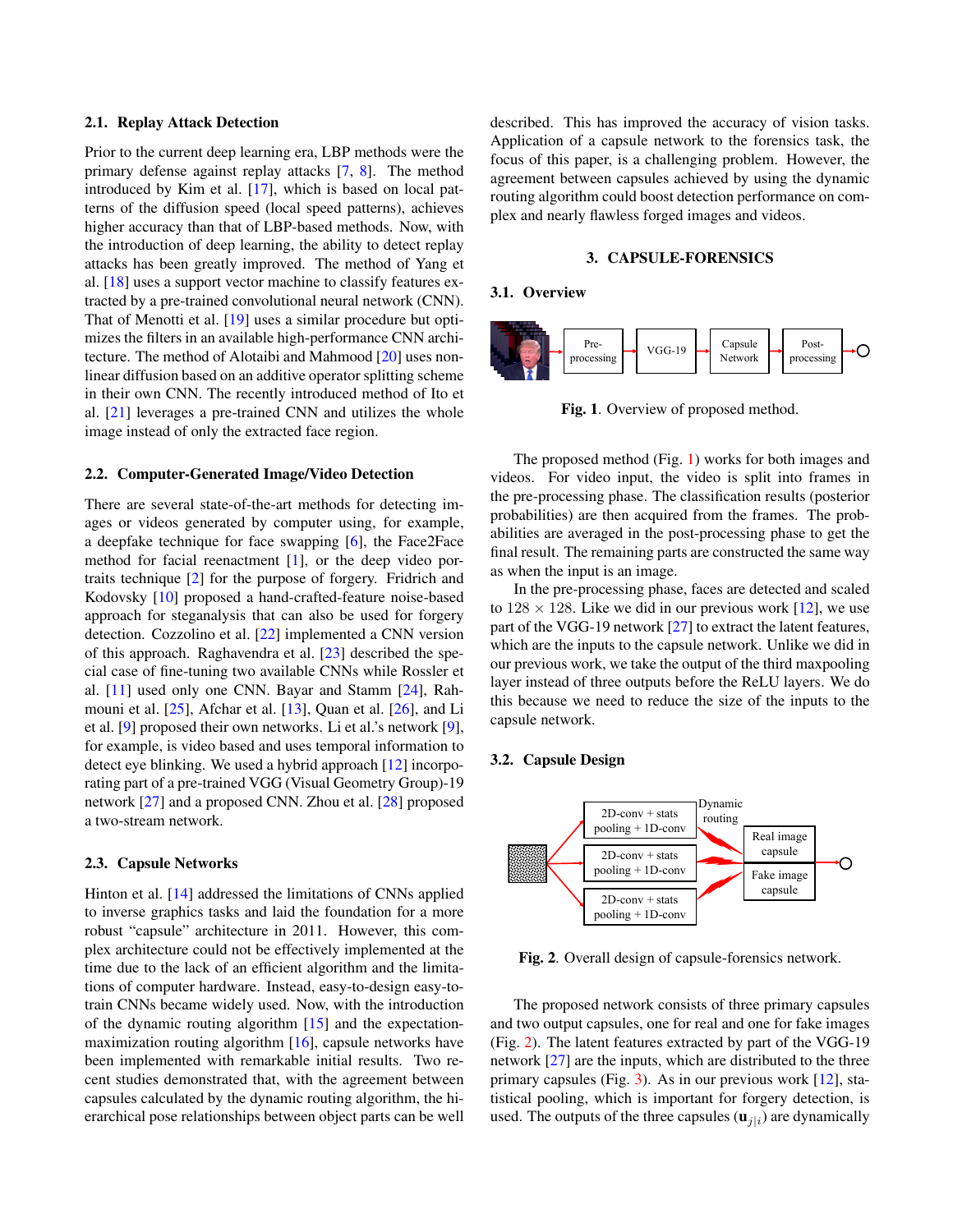

<span id="page-3-0"></span>Fig. 3. Detailed design of primary capsule. Upper numbers indicate number of filters (depth) while lower number indicate size of outputs of corresponding filters.

<span id="page-3-1"></span>

routed to the output capsules  $(v_j)$  for r iterations using Algorithm [1.](#page-3-1) The network has approximate 2.8 million parameters, a relatively small number for such networks. We slightly improved the algorithm of Sabour et al. [\[15\]](#page-5-14) by adding Gaussian random noise to the 3-D weight tensor  $W$  and applying one additional squash (equation [1\)](#page-3-2) before routing by iterating. The added noise helps reduce over-fitting while the additional equation keeps the network more stable. The outputs of the primary and output capsules are illustrated in Fig. [4.](#page-3-3)

<span id="page-3-2"></span>
$$
\mathbf{v}_{j} = squash(\mathbf{s}_{j}) = \frac{\|\mathbf{s}_{j}\|^{2}}{1 + \|\mathbf{s}_{j}\|^{2}} \frac{\mathbf{s}_{j}}{\|\mathbf{s}_{j}\|}
$$
(1)

Unlike Sabour et al.'s work [\[15\]](#page-5-14), we use the cross-entropy loss function:

$$
L = - (y \log(\hat{y}) + (1 - y) \log(1 - \hat{y})), \tag{2}
$$

where y is the ground truth label and  $\hat{y}$  is the predicted label calculated using equation  $3$ , in which m is the dimension of the output capsule  $v_i$ .

<span id="page-3-4"></span>
$$
\hat{y} = \frac{1}{m} \sum_{i} softmax\left(\begin{bmatrix} \mathbf{v}_1^{\mathsf{T}} \\ \mathbf{v}_2^{\mathsf{T}} \end{bmatrix}_{:,i}\right) \tag{3}
$$



<span id="page-3-3"></span>Fig. 4. Average results calculated by primary capsules and output capsules from real and fake images generated with Face2Face method [\[1\]](#page-5-0). Three primary capsules have significantly different reactions between real and fake inputs. Although their weights are also different, there is strong agreement in the output capsules.

The use of equation [3](#page-3-4) instead of simply using the length of the output capsules [\[15\]](#page-5-14) promotes separation between the two output capsules on each dimension.

#### 4. EVALUATION

To evaluate the advantage of using random noise, we tested the proposed method with and without using random noise (Capsule-Forensics-Noise and Capsule-Forensics, respectively). The random noise was generated from a normal distribution  $N(0, 0.01)$  and was used in the training phase only. Two iterations  $(r = 2)$  were used in the dynamic routing algorithm. We used the half total error rate (HTER)  $\left(\frac{FRR + FAR}{2}\right)$  and accuracy  $\left(\frac{TP + TN}{TP + TN + FP + FN}\right)$  as metrics.

#### 4.1. Replay Attack Detection

To determine the ability of the proposed method to detect replay attacks, we compared its performance with that of eight state-of-the-art detection methods on the well-known Idiap REPLAY-ATTACK dataset [\[7\]](#page-5-6). As shown in Table [1,](#page-3-5) the proposed method with random noise (Capsule-Forensics-Noise), as well as our previous method [\[12\]](#page-5-11), had an HTER of zero.

Table 1. Half total error rate of state-of-the-art detection methods on REPLAY-ATTACK dataset [\[7\]](#page-5-6).

<span id="page-3-5"></span>

| Method                  | HTER $(\% )$ |
|-------------------------|--------------|
| Chigovska et al. [7]    | 17.17        |
| Pereira et al. [8]      | 08.51        |
| Kim et al. $[17]$       | 12.50        |
| Yang et al. $[18]$      | 02.30        |
| Menotti et al. [19]     | 00.75        |
| Alotabib et al. [20]    | 10.00        |
| Ito et al. $[21]$       | 00.43        |
| Nguyen et al. $[12]$    | 00.00        |
| Capsule-Forensics       | 00.28        |
| Capsule-Forensics-Noise | 00.00        |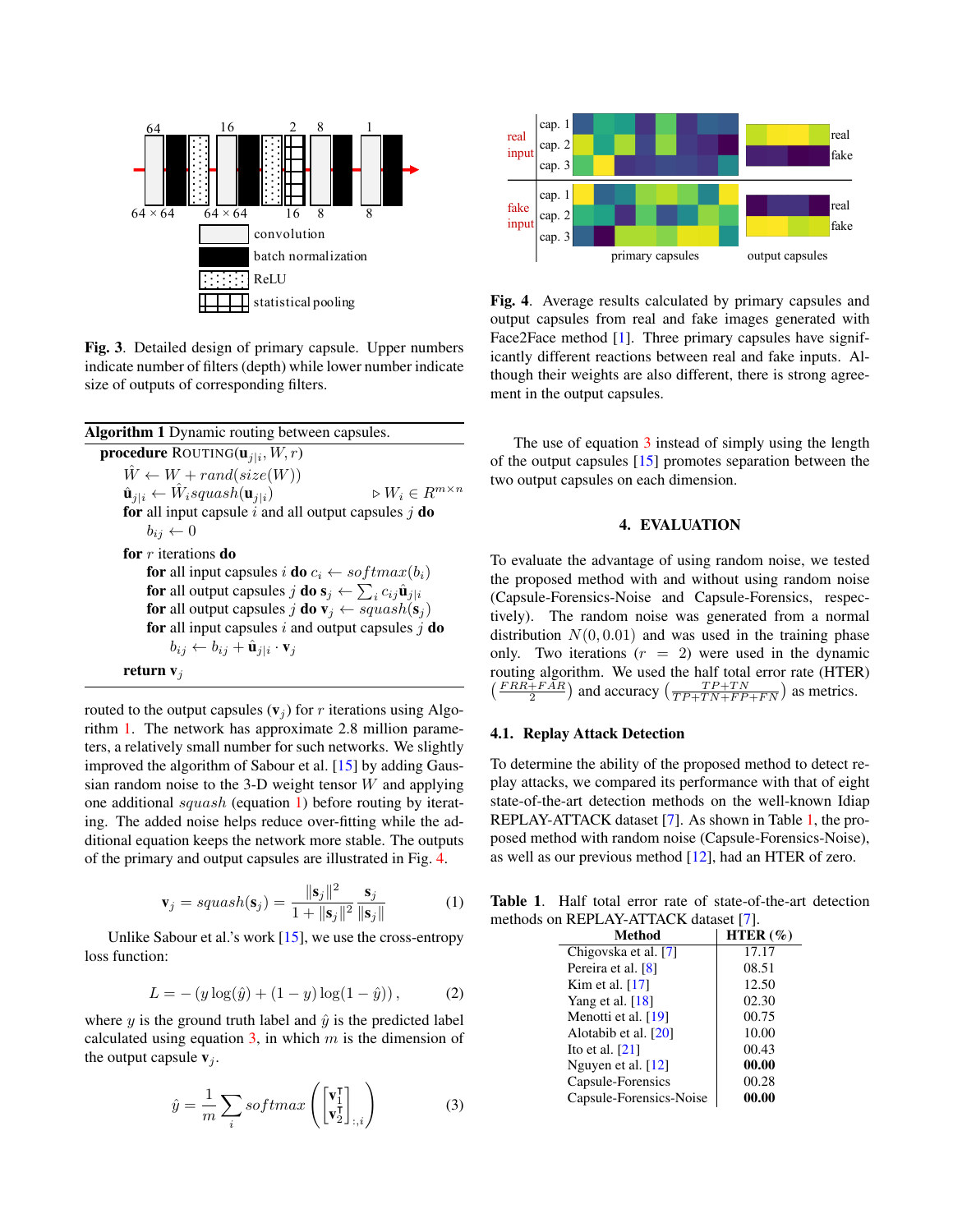#### 4.2. Face Swapping Detection

We determined the ability of our proposed method to detect face swapping using a deepfake technique on the deepfake dataset proposed by Afchar et al. [\[13\]](#page-5-12) at both the frame and video levels. As shown in Tables [2](#page-4-0) and [3,](#page-4-1) our proposed method with random noise (Capsule-Forensics-Noise) had the highest accuracy in both cases.

Table 2. Accuracy of face swapping detection at frame level on deepfake dataset [\[13\]](#page-5-12).

<span id="page-4-0"></span>

| <b>Method</b>           | Accuracy $(\% )$ |
|-------------------------|------------------|
| Meso-4 $[13]$           | 89.10            |
| MesoInception-4 [13]    | 91.70            |
| Nguyen et al. $[12]$    | 92.36            |
| Capsule-Forensics       | 94.47            |
| Capsule-Forensics-Noise | 95.93            |

Table 3. Accuracy of face swapping detection at video level on deepfake dataset [\[13\]](#page-5-12).

<span id="page-4-1"></span>

| <b>Method</b>           | Accuracy $(\% )$ |
|-------------------------|------------------|
| Meso-4 $[13]$           | 96.90            |
| MesoInception-4 $[13]$  | 98.40            |
| Capsule-Forensics       | 97.69            |
| Capsule-Forensics-Noise | 99.23            |

#### 4.3. Facial Reenactment Detection

We determined the ability of our proposed method to detect facial reenactment on the FaceForensics dataset [\[11\]](#page-5-10), which was created using the Face2Face method [\[1\]](#page-5-0). We strictly followed the authors' guidelines for processing the data. As shown in Table [4,](#page-4-2) on average, the proposed method (with and without noise) had performance comparable to that of the best-performing state-of-the-art methods.

We also tested our method at the video level and compared its performance with that of Afchar et al.'s MesoNet facial video forgery detection network [\[13\]](#page-5-12). For our method, we used only the first ten frames instead of the entire video. As shown in Table [5,](#page-4-3) our method outperformed Afchar et al.'s network.

#### 4.4. Fully Computer-Generated Image Detection

Finally, we compared the performance of our proposed method with that of state-of-the-art methods on computergenerated images (CGIs) and photographic images (PIs) on the dataset proposed by Rahmouni et al. [\[25\]](#page-5-24). Once again, as shown in Table [6,](#page-4-4) our method had the best performance and had perfect accuracy on full-size test images.

#### 5. CONCLUSION

Our comprehensive experiments demonstrated the feasibility of building a general detection method that is effective for

<span id="page-4-2"></span>Table 4. Accuracy of state-of-the-art facial reenactment detection methods at frame level on FaceForensics dataset [\[11\]](#page-5-10) with three levels of compression: no compression, easy compression (23), and strong compression (40).

| <b>Method</b>            | Accuracy $(\% )$ |        |          |
|--------------------------|------------------|--------|----------|
|                          | $No-C$           | Easy-C | $Hard-C$ |
| Fridrich & Kodovsky [10] | 99.40            | 75.87  | 58.16    |
| Cozzolino et al. [22]    | 99.60            | 79.80  | 55.77    |
| Bayar & Stamm [24]       | 99.53            | 86.10  | 73.63    |
| Rahmouni et al. [25]     | 98.60            | 88.50  | 61.50    |
| Raghavendra et al. [23]  | 97.70            | 93.50  | 82.13    |
| Zhou et al. $[28]$       | 99.93            | 96.00  | 86.83    |
| Rossler et al. [11]      | 99.93            | 98.13  | 87.81    |
| Meso-4 $[13]$            | 94.60            | 92.40  | 83.20    |
| MesoInception-4 $[13]$   | 96.80            | 93.40  | 81.30    |
| Nguyen et al. $[12]$     | 98.80            | 96.10  | 76.40    |
| Capsule-Forensics        | 99.13            | 97.13  | 81.20    |
| Capsule-Forensics-Noise  | 99.37            | 96.50  | 81.00    |

Table 5. Comparison with MesoNet network at video level on FaceForensics dataset [\[11\]](#page-5-10).

<span id="page-4-3"></span>

|                         | Accuracy $(\% )$ |        |        |
|-------------------------|------------------|--------|--------|
|                         | $No-C$           | Easy-C | Hard-C |
| Meso-4 $[13]$           |                  | 95.30  |        |
| MesoInception-4 $[13]$  |                  | 95.30  |        |
| Capsule-Forensics       | 99.33            | 98.00  | 82.00  |
| Capsule-Forensics-Noise | 99.33            | 96.00  | 83.33  |

Table 6. Accuracy of state-of-the-art methods on discriminating between CGIs and PIs.

<span id="page-4-4"></span>

| Method                  | Accuracy |                  |  |
|-------------------------|----------|------------------|--|
|                         | Patch    | <b>Full Size</b> |  |
| Rahmouni et al. [25]    | 89.76    | 99.30            |  |
| Quan et al. $[26]$      | 94.75    | 99.58            |  |
| Nguyen et al. $[12]$    | 96.55    | 99.86            |  |
| Capsule-Forensics       | 96.75    | 99.72            |  |
| Capsule-Forensics-Noise | 97.00    | 100.00           |  |

a wide range of forged image and video attacks. They also demonstrated that capsule networks can be used in domains other than computer vision. The proposed use of random noise in the training phase proved beneficial in most cases. Future work will mainly focus on evaluating the ability of the proposed method to resist adversarial machine attacks, especially on the proposed random noise at test time, and enhancing its ability. It will also focus on making the proposed method robust against mixed attacks, on detecting anomalies, and on raising this critical issue in the research community.

#### 6. ACKNOWLEDGMENTS

This work was supported by JSPS KAKENHI Grant Numbers (16H06302, 17H04687, 18H04120, 18H04112, 18KT0051) and by JST CREST Grant Number JPMJCR18A6, Japan.